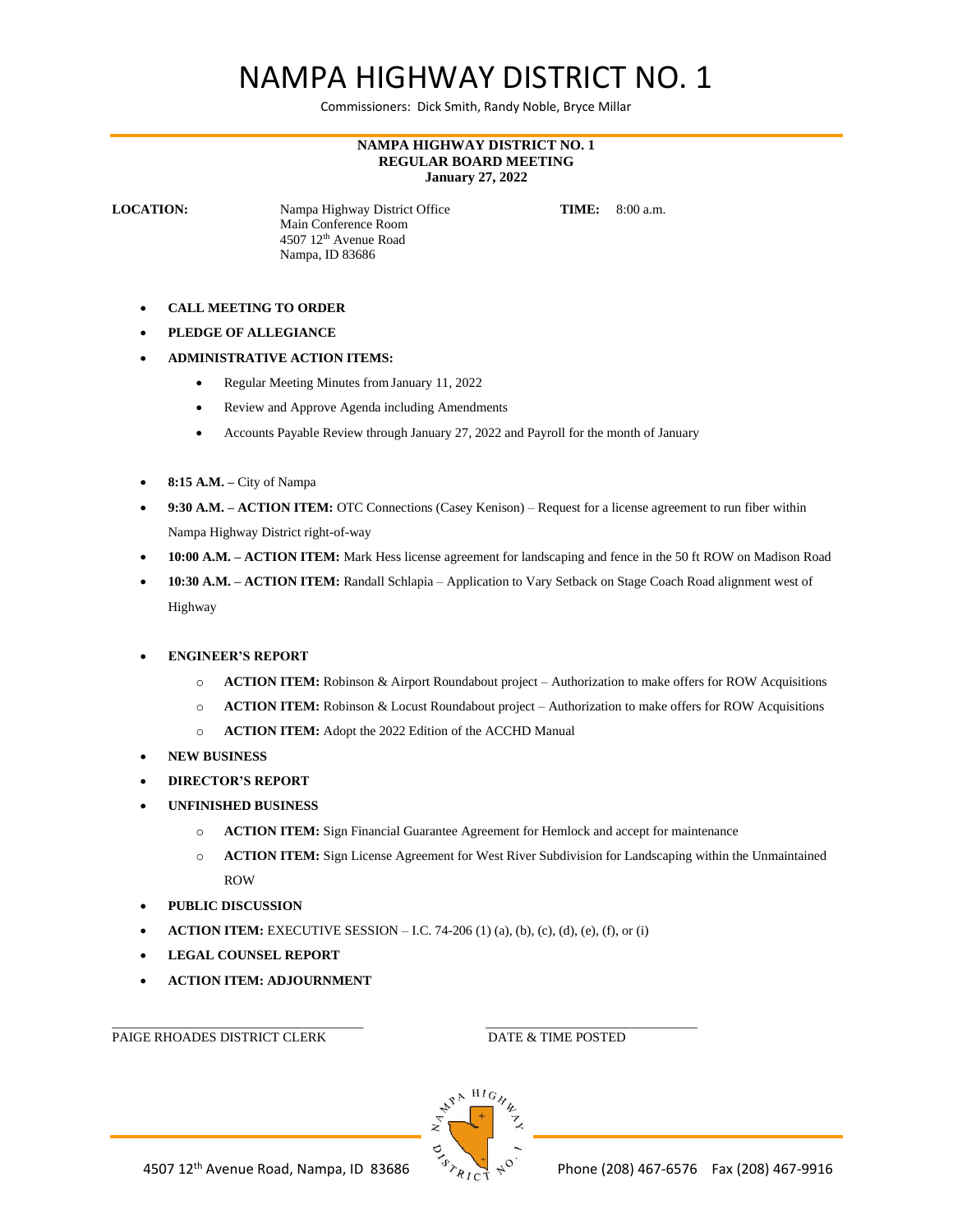## **NAMPA HIGHWAY DISTRICT NO. 1 REGULAR MEETING**

**PRESENT:** Commissioner Dick Smith and Commissioner Randy Noble; Attorney David Wynkoop, Director Devin Muchow, District Clerk Paige Rhoades; Right-of-Way Agent Eddy Thiel; Assistant Engineer Noble Lafferty **GUESTS:** Casey Kenison & Marcus Bott, OTC Connections; Mark Hess; Randall & Lisa Schlapia **ABSENT:** Commissioner Bryce Millar; Engineer Nick Lehman

Chairman Dick Smith called the meeting to order at 8:00 a.m. and all present said the Pledge of Allegiance.

Commissioner Noble made a MOTION to approve the Regular Meeting Minutes from January 11, 2022. Commissioner Smith SECONDED the motion. MOTION CARRIED.

Commissioner Noble made a MOTION to approve the agenda as posted. Commissioner Smith SECONDED the motion. MOTION CARRIED.

Commissioner Noble made a MOTION to approve Accounts Payable through January 27, 2022, and Payroll for the month of January. Commissioner Smith SECONDED the motion. MOTION CARRIED.

ROW Agent Thiel presented the Board with the financial guarantee agreement for Hemlock Way for approval. Commissioner Smith made a MOTION to accept the financial guarantee agreement and authorize signature. Commissioner Noble SECONDED the motion. MOTION CARRIED.

Commissioner Smith made a MOTION to accept Hemlock Way for maintenance per the agreement. Commissioner Noble SECONDED the motion. MOTION CARRIED.

ROW Agent Thiel presented the Board with the License Agreement for West River Subdivision to allow landscaping within the ROW for approval. Commissioner Noble made a MOTION to approve and authorize the Chairman to sign the License Agreement for West River Subdivision. Commissioner Smith SECONDED the motion. MOTION CARRIED.

ROW Agent Thiel discussed with the Board an upcoming Development Agreement for Jack's Place subdivision.

ROW Agent Thiel discussed with the Board the policy changes for land divisions with Canyon County and the possible changes with the ACCHD manual.

Assistant District Engineer Noble Lafferty began the Engineer's work report.

For the Middleton & Orchard Signal Project, Assistant Engineer Lafferty advised the Board that Knife River has begun the work on the intersection. Staff has had to make a few in the field changes for the location of the water line and hydrants. All utility companies have been on site relocating their facilities except for Lumen. Per the board order sent out in October they have until March 1st to relocate, and Lumen has assured Engineer Lehman that they will be relocated by that date.

For Robinson & Locust Roundabout, Assistant Engineer Lafferty advised the Board that John Hill is working with the property owners for Parcel 3 to discuss his concerns.

For Robinson & Airport Roundabout, Assistant Engineer Lafferty advised the Board that there is still no response back from Mr. Keuter regarding the well, but ROW Agent Thiel has discussed the ROW in front of his property a few times.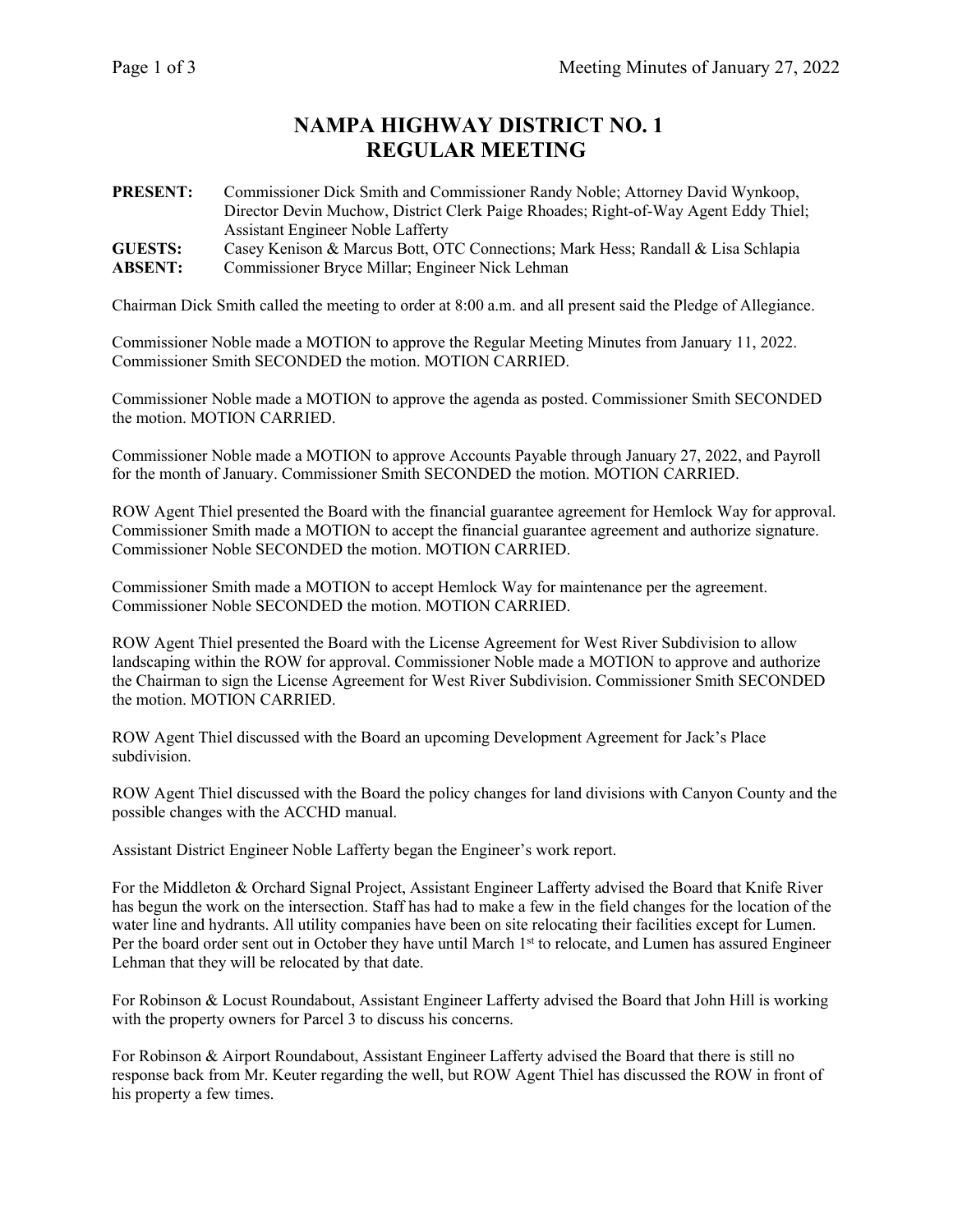- Parcel 17 & 29 NHD has officially closed on this parcel and the Piersols have until August 31, 2022, to move.
- Parcel 9 John Hill is still working on negotiating numbers.
- NHD was contacted by a Lawyer this week requesting information on a parcel that ROW was purchased. Engineer Lehman is working with Attorney Wynkoop to provide the proper documents per the record request.

For Southside & Deer Flat Roundabout, Assistant Engineer Lafferty advised the Board that Final Design & ROW plans have been submitted and are ready for review. John Hill will get started on the appraisals.

This completed the Engineer's work report.

Director Muchow began his work report

Director Muchow presented the Board with the Shop Report.

Director Muchow advised the Board that the Bridge Crew is currently working on Melmont Road. On Monday they will have a crane come to set the box.

Director Muchow advised the Board that the Road Crew has been doing some patching. They have been doing shoulder work on Farner Road from Locust Lane to Lake Shore Drive. They have moved the grinder over to begin rehab on Melmont Road between Dearborne Road and Lynwood Road.

Director Muchow advised the Board that the Sheriff Officer advised him that prosecution for person who took the excavator for a joyride has been filed.

This completed the Director's work report.

At 9:30 a.m., Casey Kenison & Marcus Bott, with OTC Connections appeared before the Board to discuss a license agreement to allow running fiber within the ROW. ROW Agent Eddy Thiel discussed the details that he knew of regarding their request. Mr. Kenison and Mr. Bott discussed the reasoning behind their requests. After discussion, the Board advised Mr. Kenison and Mr. Bott that they would need more information and the agreements that they have set forth with other agencies.

At 10:00 a.m., Mark Hess appeared before the Board to discuss a license agreement to allow a fence and landscaping to remain within the 50-foot ROW on Madison Road. ROW Agent Thiel discussed the details of the request with the Board. Mr. Hess discussed his request to keep the fence in the ROW unless it needs to be moved later. Commissioner Noble made a MOTION to approve the license agreement to allow the fence to stay within the 50-foot ROW. Commissioner Smith SECONDED the motion. MOTION CARRIED.

At 10:30 a.m., Randall & Lisa Schlapia appeared before the Board for an Application to Vary the Setback on Stage Coach Road alignment west of highway 45. ROW. ROW Agent Thiel discussed the details of the request with the Board. Mr. Schlapia discussed with the Board their intentions with the property. Commissioner Noble made a MOTION to approve the setback to 35-feet from the section line. Commissioner Smith SECONDED the motion. MOTION CARRIED.

For the ACCHD manual updates that were discussed in the ACCHD meeting on January 20, 2022, Commissioner Smith made a MOTION to accept the changes and approve the ACCHD manual as presented at the ACCHD meeting. Commissioner Noble SECONDED the motion. MOTION CARRIED.

Commissioner Noble made a MOTION to adjourn at 10:38 a.m. Commissioner Smith SECONDED the motion. MOTION CARRIED.